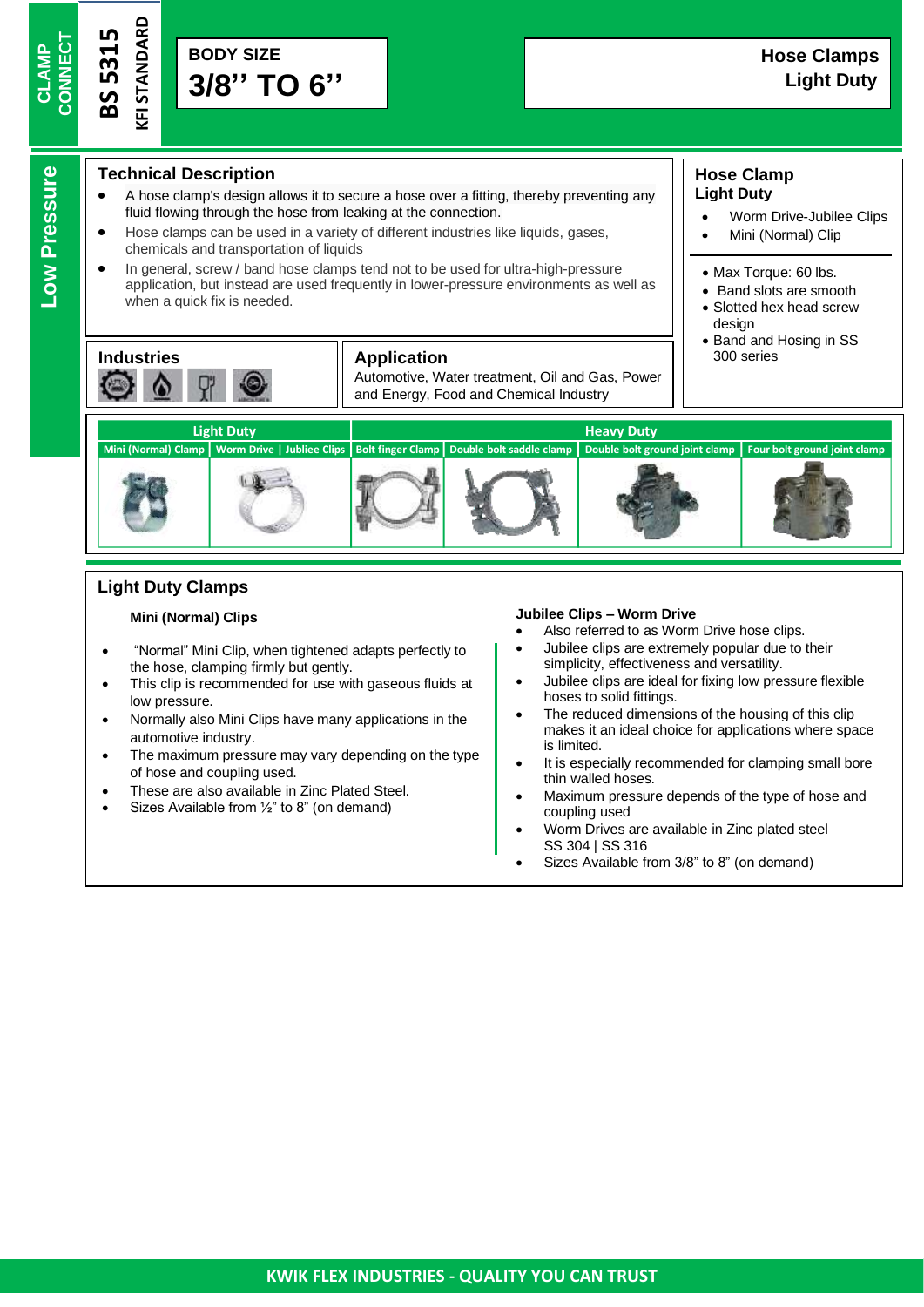**BODY SIZE ¾'' TO 12'' STANDARD**

#### **Technical Description**

- Heavy Duty Clamps are made of cast ductile Iron zinc plated and for heavy duty interlock clamps with finger can be bolted into position for firm grip. Also, it is for high pressure applications such as air hose, steam, water, spray, LPG and anhydrous ammonia, mining, oil field and wastewater etc.
- Two bolt and Four bolt Heavy duty clamp designed for the retention of couplings with locking collars.
- Heavy duty Ductile Iron clamp used for retaining of couplings in PVC hoses and rubber suction and delivery hoses.



#### **Application**

Water treatment, Oil and Gas, Power and Energy, Steam Service

## **Hose Clamp Heavy Duty**

- •Double Bolt Finger
- •Double bolt Saddle
- •Double bolt ground joint
- •Four bolt ground joints

#### **Safety Note**

- • Bolt clamps must be checked and retightened before each use.
- • Failure to install these clamps correctly could



# **Heavy Duty Clamps**

#### • **Double Bolt Finger Clamp - (Sizes ¾" to 8")**

- Double-Bolt Clamps are rugged, and these clamps are designed for tight grip the hose.
- The inner surface has dual ridges and the bolt lugs are to prevent bending out of alignment to match the outside diameter of the hose.
- The double-Fingers fit in between the gap of bolt thus preventing bulging of the hose OD
- Used for high pressure hoses
- Available in Plated Steel, Malleable iron.

#### **Double Bolt Saddle Clamp - (Sizes ¾" to 12")**

- These clamps provide an efficient means of securing couplings for Medium Pressure discharge or suction service.
- Double bolt saddle clamps are sized according to hose OD.
- As the bolts are tightened, the double-tongue saddles fill the gap between the bolt lugs preventing pinching of the hose OD.
- Fully tightened, the double bolt saddle clamps secure the full circumference of the hose.
- Available in Plated Steel, Malleable iron.

#### **Double Bolt and Four Bolt Ground Joint (Interlocking Clamps) - (Sizes ¾" to 4")**

- A bolted interlocking hose clamp is the most secure way to fix hose couplings of critical services.
- Clamp has fingers that interlock with a ring on the hose couplings which avoid slippage of end fittings.
- The bolted clamp allows adjustment. Torque should be checked on these clamps to ensure that the coupling stays tight.
- The clamp features 2 or 4 bolts depending on hose diameter.
- The inside of the clamp has serrations that press into the cover of the hose for increased grip.
- Hose can change in diameter over long term usage under pressurization, hence use proper size clamp.
- Available in Plated Steel, Malleable iron.

**CLAMP CONNECT**

**KFI**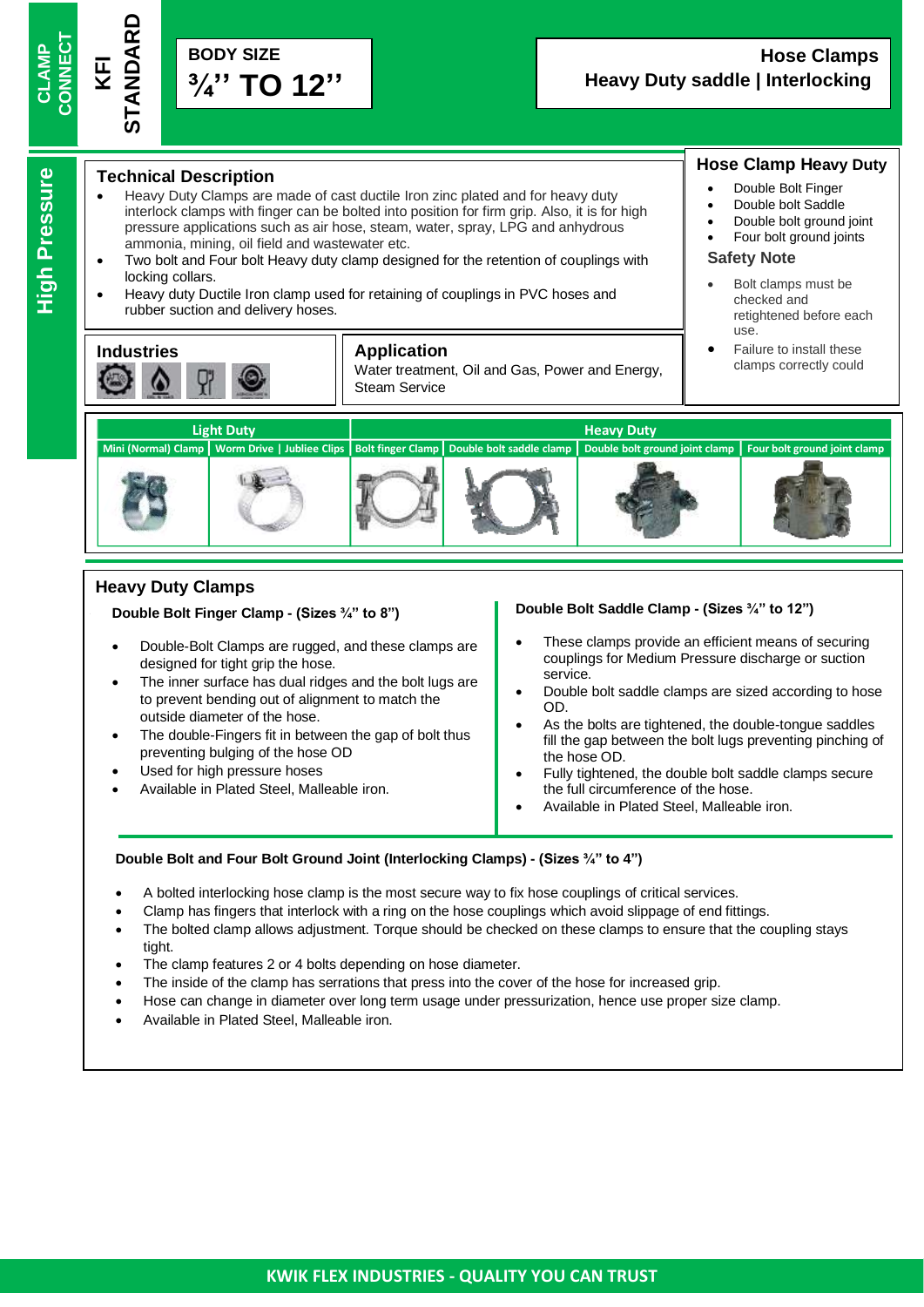**EN 1**

**4420**

# **Medium Pressure Medium Pressure**



# **Industries**



**Size Available** Safety clamps available from DN13 to DN150.

# **Technical Description**

- Safety clamps are produced to EN14420 / DIN 2817
- Safety Clamp Assembly also available with a smooth or serrated hose tail with a collar with union nut (GI) have a smooth or serrated tail, assembled with a nut by a sealing ring.
- Safety clamps can be supplied loose without fittings.
- Size from DN13 to DN150.

#### • **Materials Available**

- Stainless steel AISI316/304
- investment casting
- Aluminium
- **Brass**
- **Polypropylene**

#### **Material for Safety Clamp**

- Produce method: Investment casting / forging
- Working Pressure for Stainless steel up to 25.0 Bar
- Working Pressure for Aluminium up to 16.0 Bar
- Secure proper tightening of clamps, over tightening will damage clamps

# **Applications**

Assembly of steam and hot water hoses used in food, pharmaceutical, transport industry, airport refuelling and liquefied gas etc.

### , **Key Features**

- The safety clamps have a rim inside, which fits on the hose when the bolts are tightened.
- Hose fittings can't be pulled out of the hose when clamps are tightened.
- Clamps shells can be easily dismantled for reuse.
- Please check the clamps for any deformation before reuse.

| <b>Article Code</b> | <b>Size (inches)</b>    | <b>Hose Thickness</b><br>(mm) | <b>Hose OD Range</b><br>(mm) |
|---------------------|-------------------------|-------------------------------|------------------------------|
|                     | 1/2                     | 5                             | $22 - 24$                    |
|                     | 3/4                     | 6                             | $30 - 33$                    |
|                     | 1                       | 6                             | $36 - 39$                    |
|                     | 11/4                    | 6                             | $43 - 46$                    |
|                     | 11/2                    | 61/2                          | $50 - 53$                    |
|                     | $\overline{2}$          | 8                             | $63 - 67$                    |
|                     | 21/2                    | 8                             | $78 - 82$                    |
|                     | $\overline{\mathbf{3}}$ | 71/2                          | $89 - 93$                    |
|                     | $\overline{4}$          | 8                             | $114 - 119$                  |
|                     | 6                       | 10                            | $168 - 174$                  |





| <b>KWIKFLEX</b> | <b>KWIKFLEX</b> | <b>KWIKFLEX</b> | <b>KWIKFLEX</b> |  |
|-----------------|-----------------|-----------------|-----------------|--|
|                 |                 |                 |                 |  |
|                 |                 |                 |                 |  |